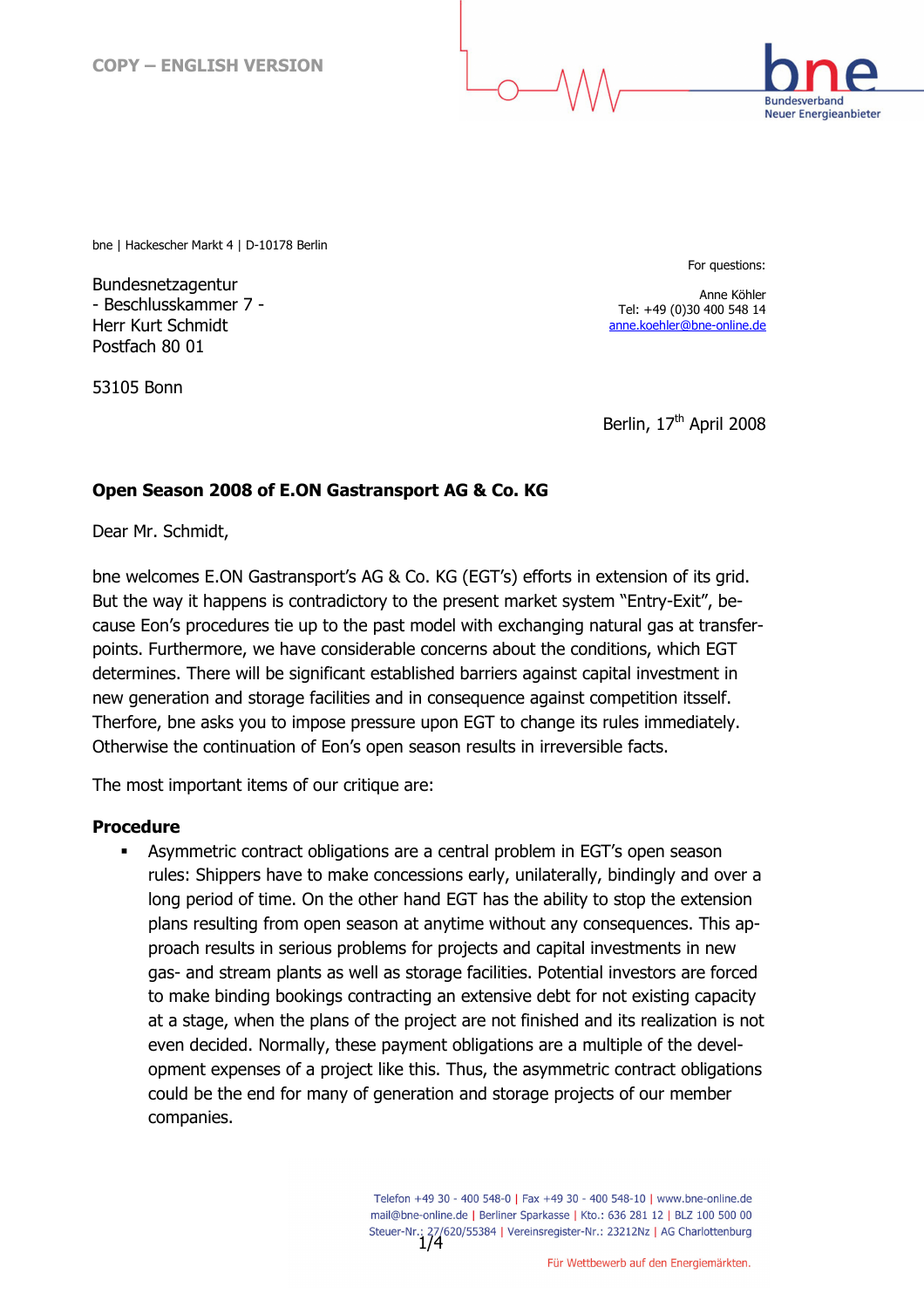

- EGT's open season with a non-binding character in the first phase will probably cause an inflation of applications. The implication of this would call for an extensive grid expansion. But in the second phase the wheat from the chaff will be separated: it must be faced, that a lot of the applications from the first phase won't be transformed in binding demands. The basis of tariff calculation and the declared range in tariffs which are fundamental for investment decisions would change completely. Hence, EGT's findings and announcements at the end of phase one, show a huge lack of substance but represent the fundament for decisions of the remaining applicants on large investments.
- A solution for the described problem might be the introduction of an intermediate step. According to this all seriously interested applicants have to pay a reservation charge which will be credited against latter obligations in case of concluding the contract (similarly the rule of  $\S$  4 para. 1 KraftNAV). By this way the Transmission System Operator (TSO) is able to separate serious applicants from "test users". An analysis following such intermediate step would result in better findings, a more realistic scenario respecting the chance of implementation or tariffs and therefore build a significant better fundament for decisions.
- Generally, the TSO has to make all investments in the extension of the grid caused by storage facilities or G&S-plants which are characterized by a similarly long time horizon of the investment - contemporary and beyond an open season as far as there is no insuperable reason against. Investments in the expansion of transmission lines to connect a new plant, in storage for natural gas or  $-$  in the long run – in planned industrial greenfield developments should always charge off the expenditures.

## **No** transparency

- EGT's open season rules ignore ERGEG Guidelines for Good Practice on Open Season Procedures (GGPOS from 21st of May 2007). This can be said for absent information about the criterion for economically reasonability of grid extension, model contracts, penalties for the grid-operator in case of breaking the engagement as well as tariff calculation. There is a huge lack of transparency in EGT's procedure which inhibits the decision of potential investors in new gas-related projects.
- EGT's open season does not reveal the circumstances around tariff calculation. In contradiction to GGPOS EGT did not publish the range of fees and its economic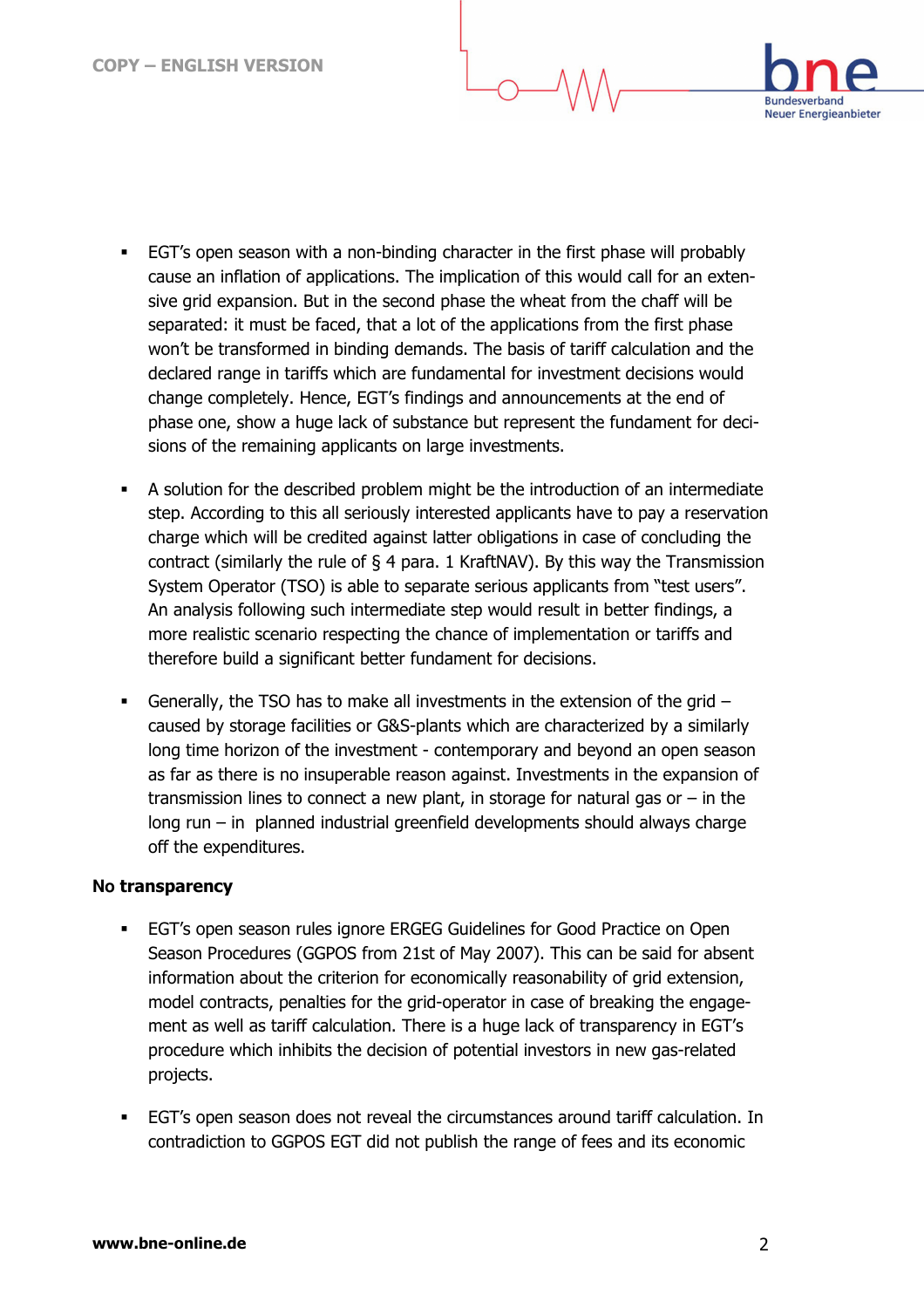

basis of calculation respectively. Only at the end of phase one the shippers receive information about a spectrum of fees. Under these circumstances the applicants have to make substantial and binding decisions on a really weak basis with vague information and without knowing detailed final conditions.

 It is completely obscure how and on which basis of whatever benchmark EGT will determine necessary capacities. Especially it is not clear whether EGT includes all other possibilities for further improvement on efficiency in existing capacities, e.g. with exonerative effects on the grid from storage facilities and swaps of natural gas. Moreover, there is no information whether and to what extend EGT coordinates its activities with neighbouring TSO. On the other hand bne is expecting soon a decision of the German regulator office (BNetzA) in such a way that competition between TSO is not existing and therefore the 12 TSO still claiming have to accept the regulation of expenses and later incentive regulation, where the rules of § 23 ARegV give the problem specifications for the so called investment budgets. According to consultation paper of BNetzA on investment budgets in § 23 para. 3 ARegV (BK4-008/025) TSO have to involve neighbouring grid areas and planned extension of the grid in its own consideration (consultation paper, chapter 4.5). In contrast, EGT's open season rules apparently involve capacities only in the context of its own grid. This behaviour is also contrary to the necessity of reducing the separation in so called market areas, e.g. the consolidation of EGT with those areas of BEB, ONTRAS and Wingas is incompatible. Before extension measures will be started that are intensive in costs and limited on the own "market area, the legitimacy of the existing market demarcation by means of "market areas" has to be surveyed in the first step. If there is still a lack of cooperativeness between EGT and other grid operators there is also a regulatory arrangement for a consolidation of market areas according to § 6 para. 4 clause 4 GasNZV necessary.

## **Discrimination**

 We are astonished about EGT's statement, that tariffs payed for shippers bookings in the context of open season could be differ from those tariffs which are billed from other existing grid users (Compare § 11 para 2 open season rules). This statement is comparable to former opinions of electricity-TSO, who wanted to impose the costs caused by grid extension only on new-connection-users. In the meantime it is well established – and the electricity-TSO have accepted – that such an unequal allocation of extension costs is not compatible with the basic principles of the German energy law. Additional costs beyond those for the direct